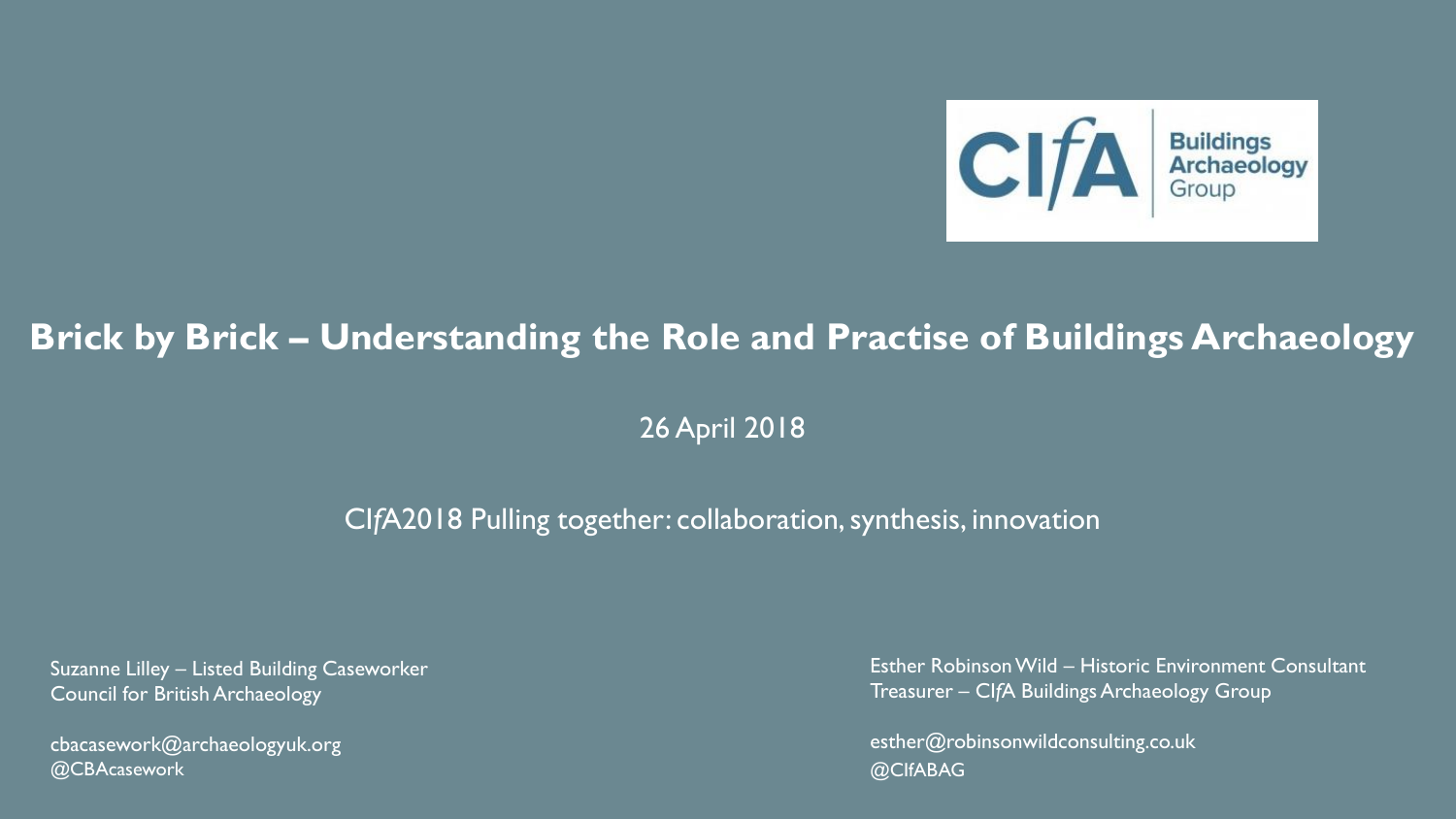

# **1.0** Understanding Buildings Archaeology

- **2.0** Buildings Archaeology in the Planning Process
- **3.0** Demystifying the Process
	- **3.1** Case Studies
- **4.0** Discussion and Conclusions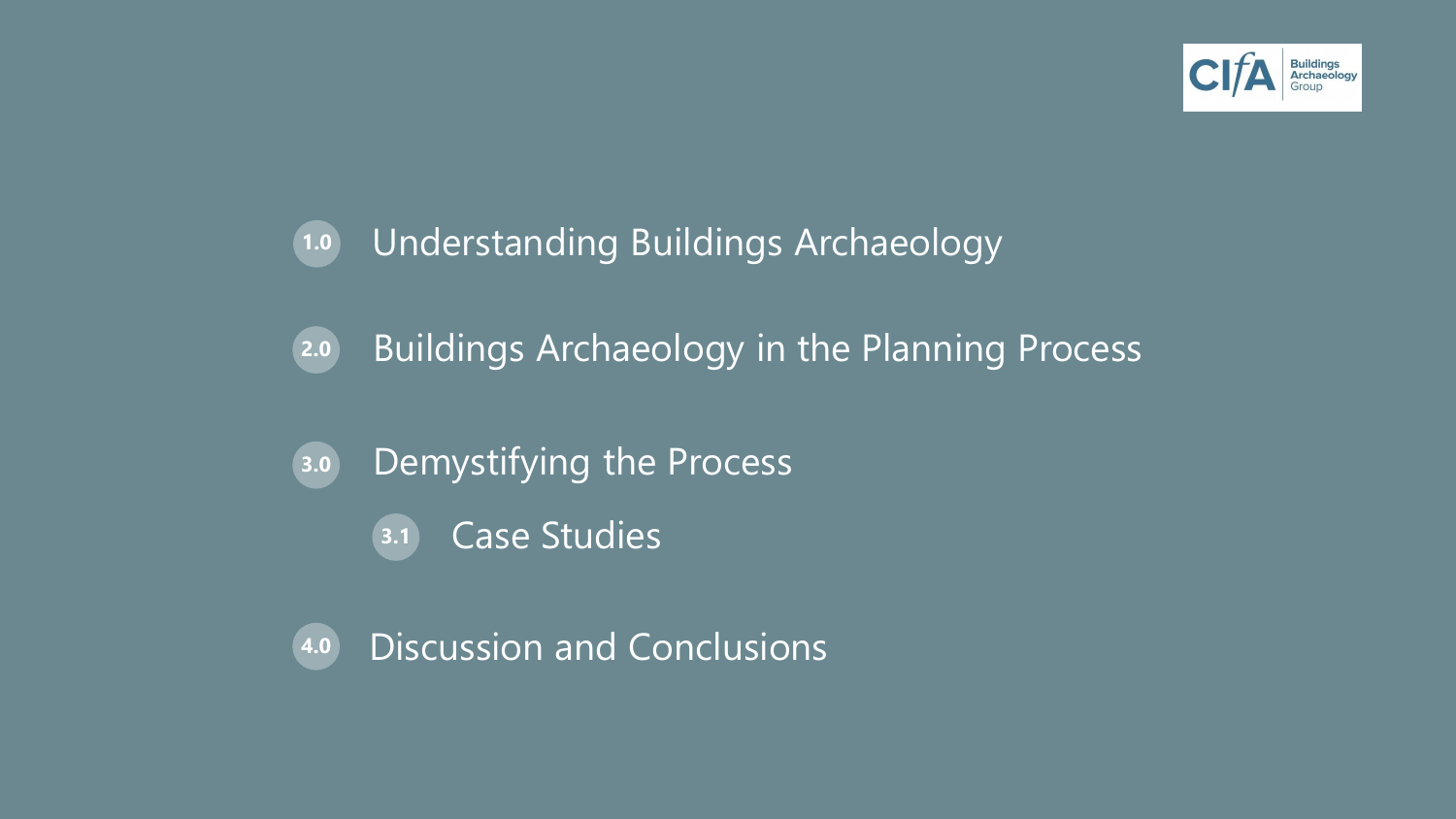



What is Buildings Archaeology?

The application of archaeological principles of systematic recording, analysis and interpretation of standing buildings or "above ground archaeology"

Kate Giles from the entry on 'Buildings Archaeology', Encyclopaedia of Global Archaeology (2013)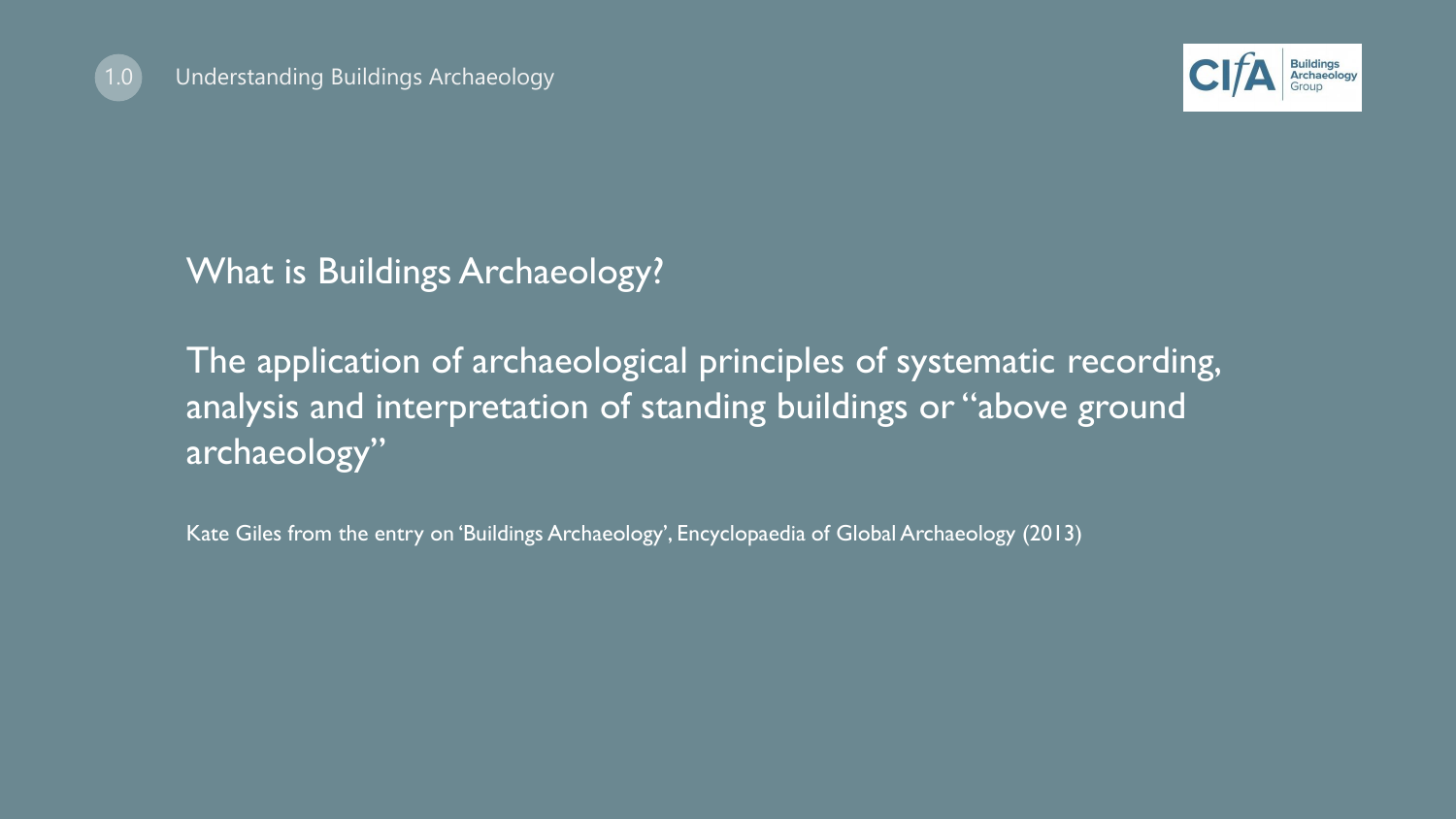



## What skills are required?

- knowledge and understanding of the techniques of standing building survey and recording
- knowledge of architectural styles; building forms; construction methods and materials
- knowledge and understanding of conservation philosophies, principles and practice
- knowledge of historic environment legislation, policy and guidance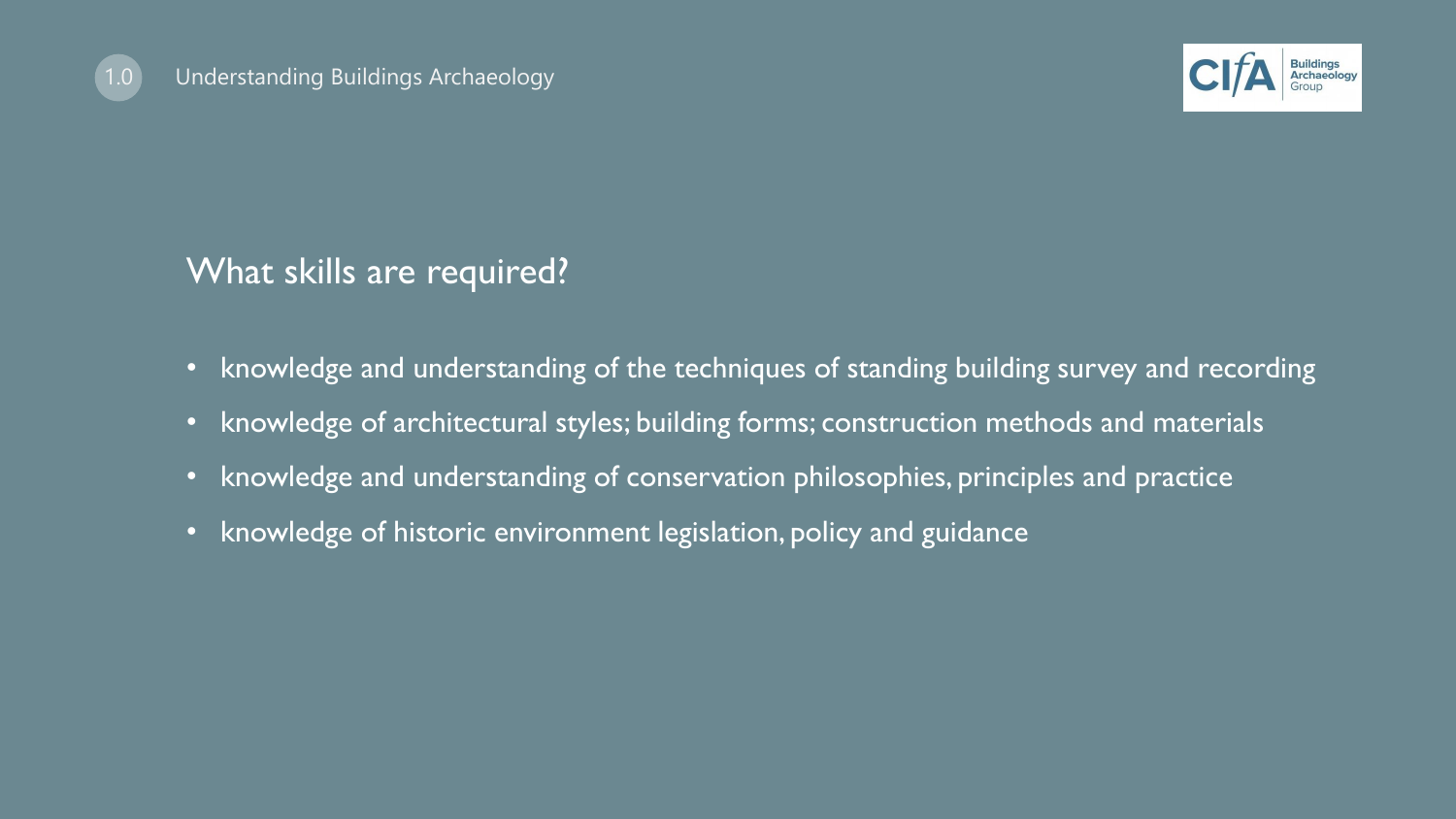

## Why might a Buildings Archaeologist be engaged?

- To **research, interrogate, analyse and interpret** a building in order to establish character, type, plan form, function and historical development
- Rationale: compile a lasting record where material is due to be lost; as a condition of planning or to inform a conservation strategy; to inform a heritage statement relating to a planning application
- Processes: desk-based and visual
- Techniques: from scientific methods like dendrochronological dating, spatial analyses, photographic survey or digital modelling techniques, to the more traditional visual analysis, measuring and drawing, intrusive interventions and excavation
- Products: heritage statements, historic environment desk-based assessments, historic building recording reports or photographic surveys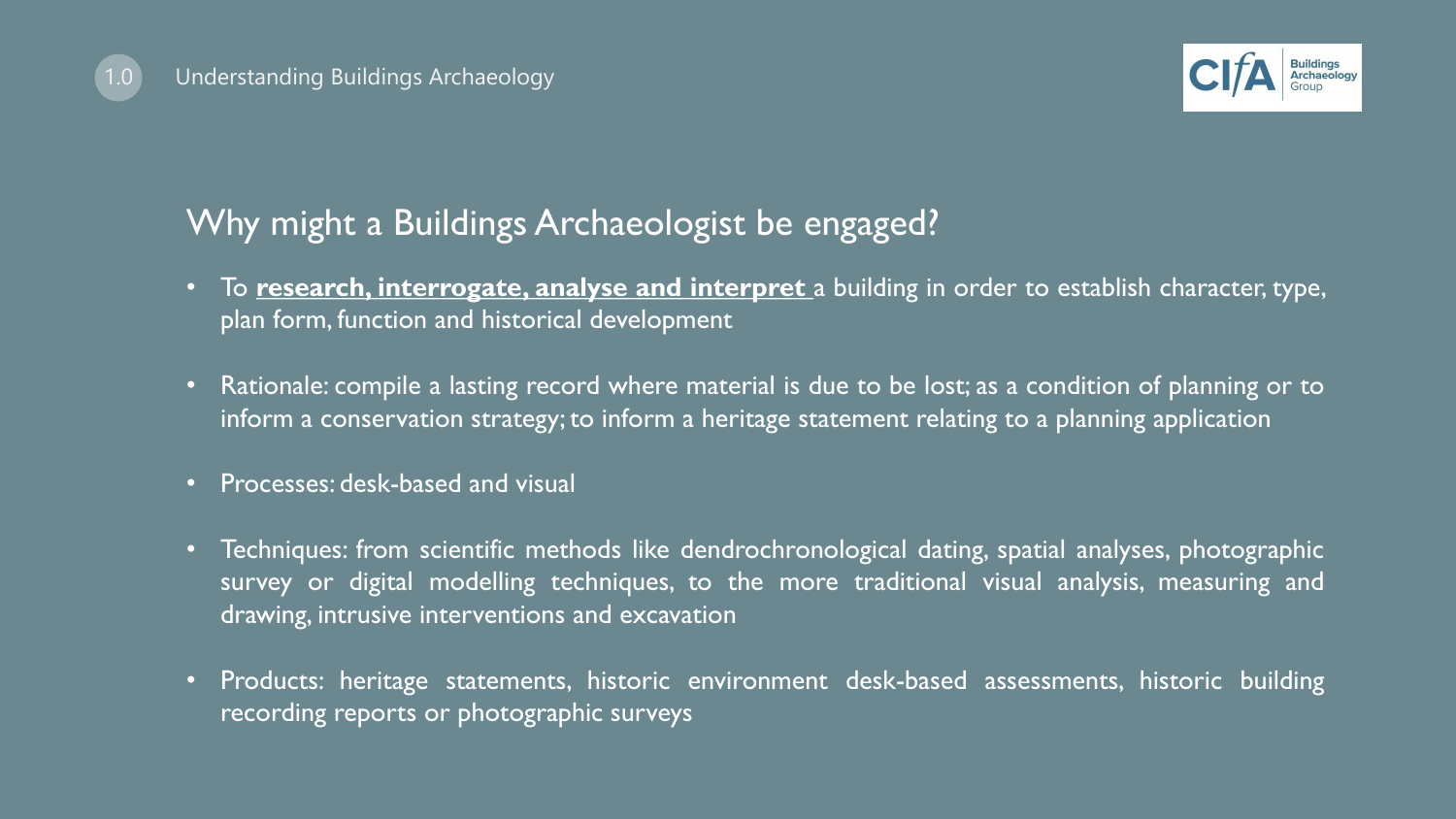



### Legislation – England and Wales

**The Planning (Listed Buildings and Conservation Areas) Act 1990** contains legislation relating to listed buildings and conservation areas

In the exercise of planning functions relating to **listed buildings, Sections 16 and 66** direct the decision-maker to have special regard to the desirability of preserving the building or its setting or any features of special architectural or historic interest

In the exercise of planning functions relating to **conservation areas, Section 72** directs the decision-maker, with respect to any buildings or other land in a conservation area, to pay special attention to the desirability of preserving or enhancing the character or appearance of that area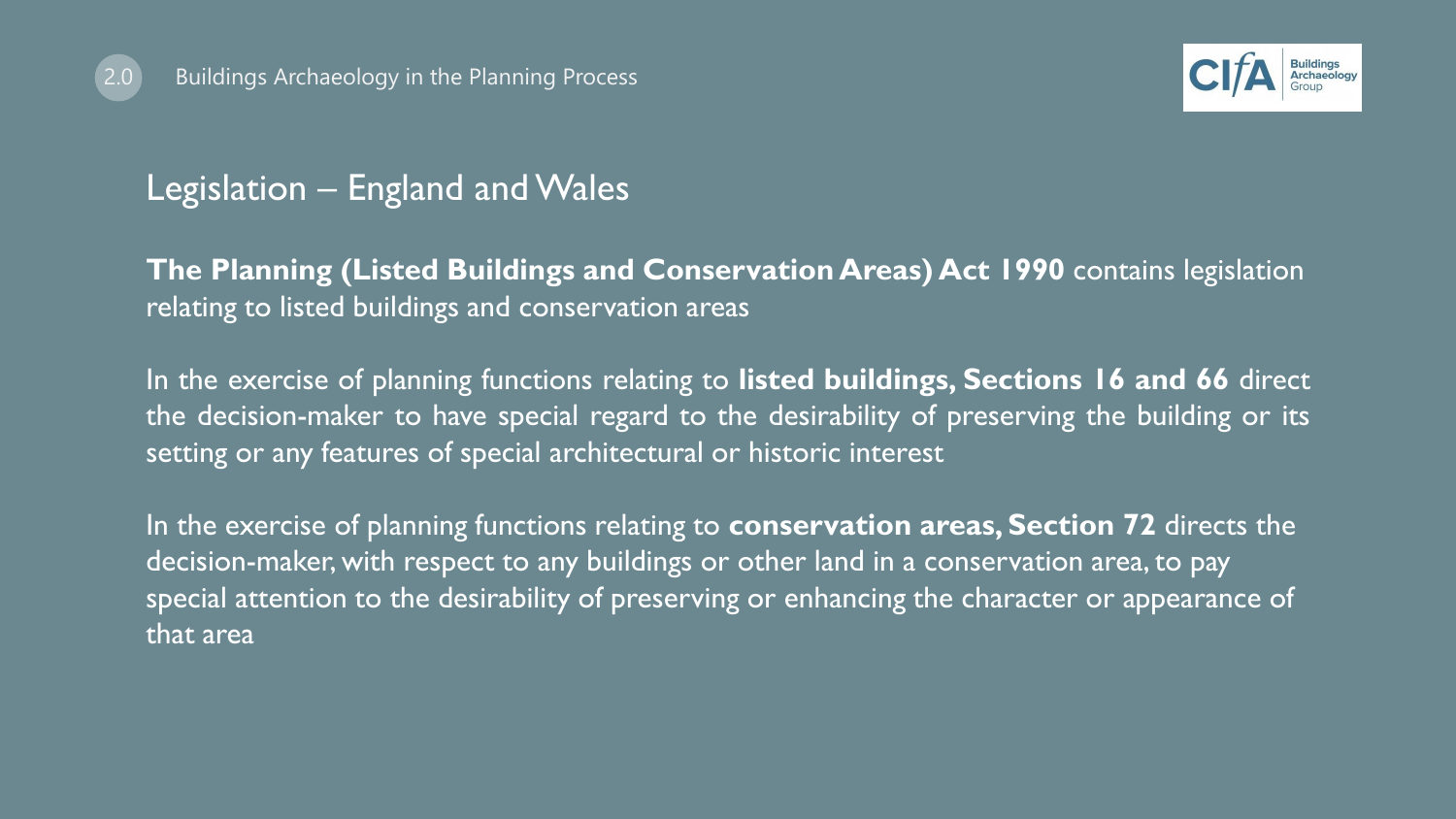



## Legislation – England and Wales

**The Enterprise and Regulatory Reform Act 2013** is deregulatory legislation that includes four heritage protection reforms aimed at improving efficiency without reducing protection

**Housing and Planning Act 2016**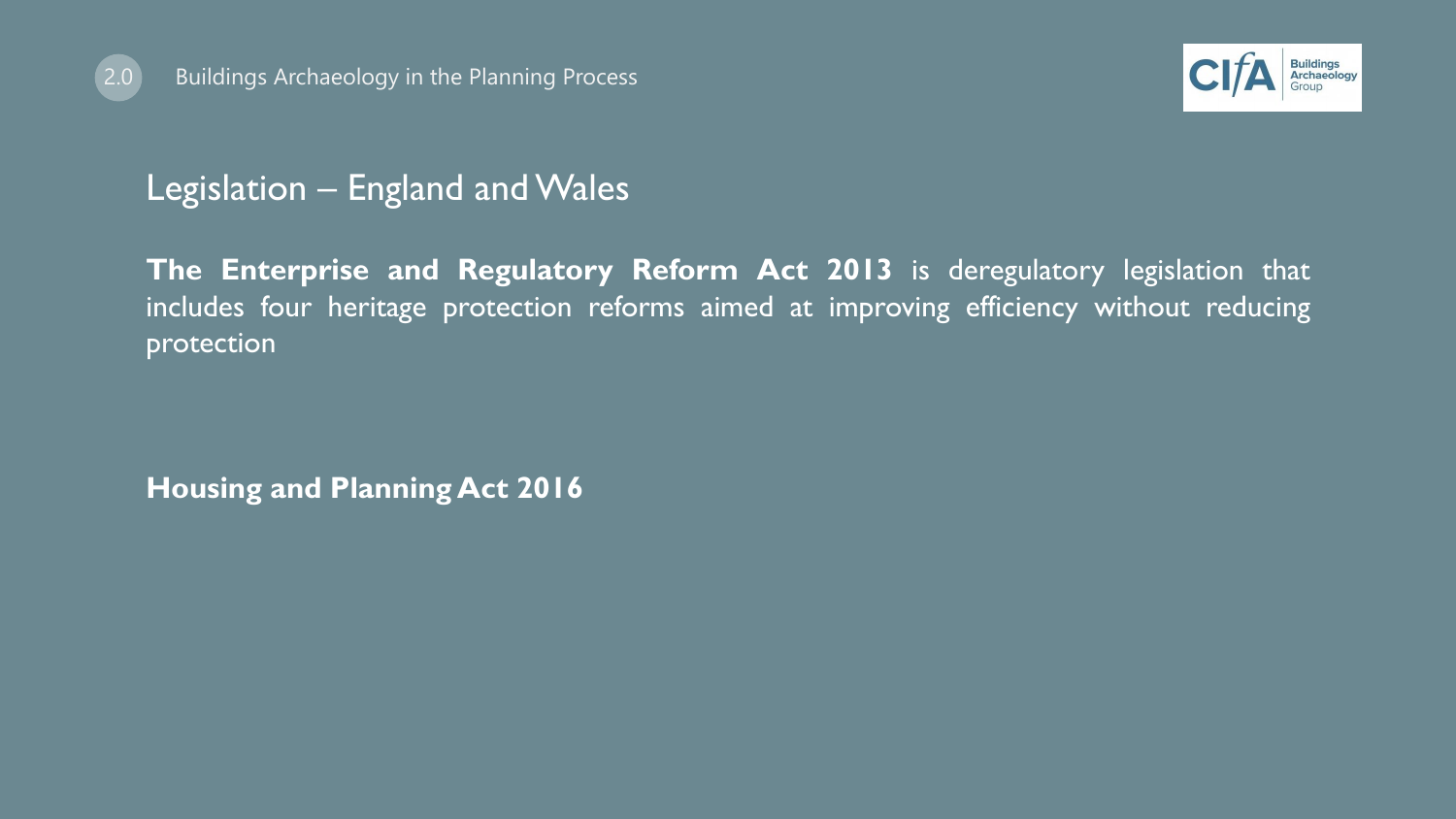



## Legislation –Wales

**Historic Environment Wales Act 2016** contains legislation relating to listed buildings and conservation areas

## Legislation – Scotland

**Historic Environment Scotland Act 2014** contains legislation relating to listed buildings and conservation areas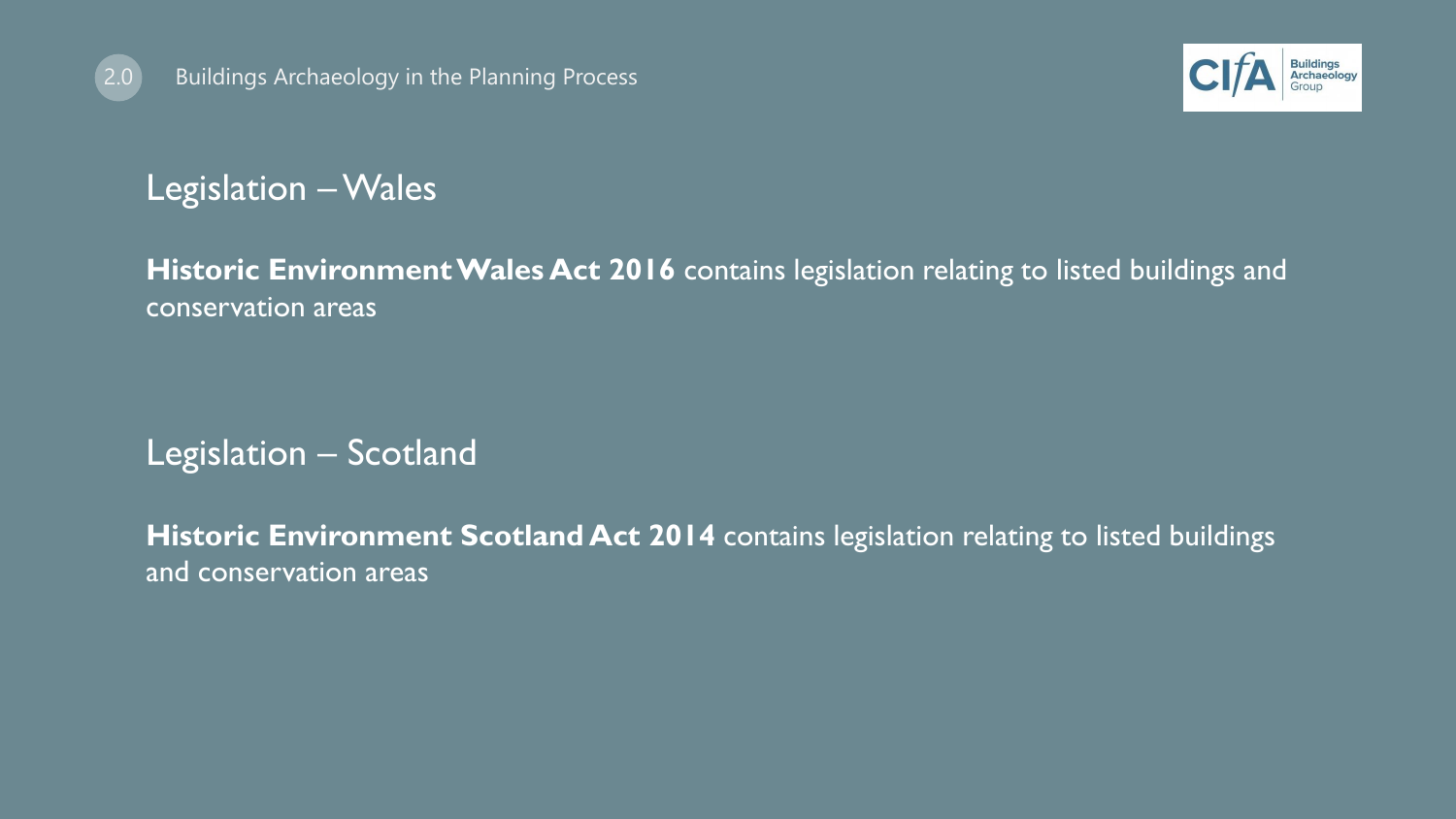



#### What is the policy for the historic environment?

Protecting and enhancing the historic environment is an important component of the National Planning Policy Framework's drive to achieve **sustainable development** (as defined in **paragraphs 6-10**. The **appropriate conservation of heritage assets** forms one of the 'Core Planning Principles' (**paragraph 17 bullet 10**) that underpin the planning system. This is expanded upon principally in **paragraphs 126-141** but policies giving effect to this objective appear elsewhere in the National Planning Policy Framework.

Conserving and enhancing the historic environment, National Planning Policy Guidance (2014)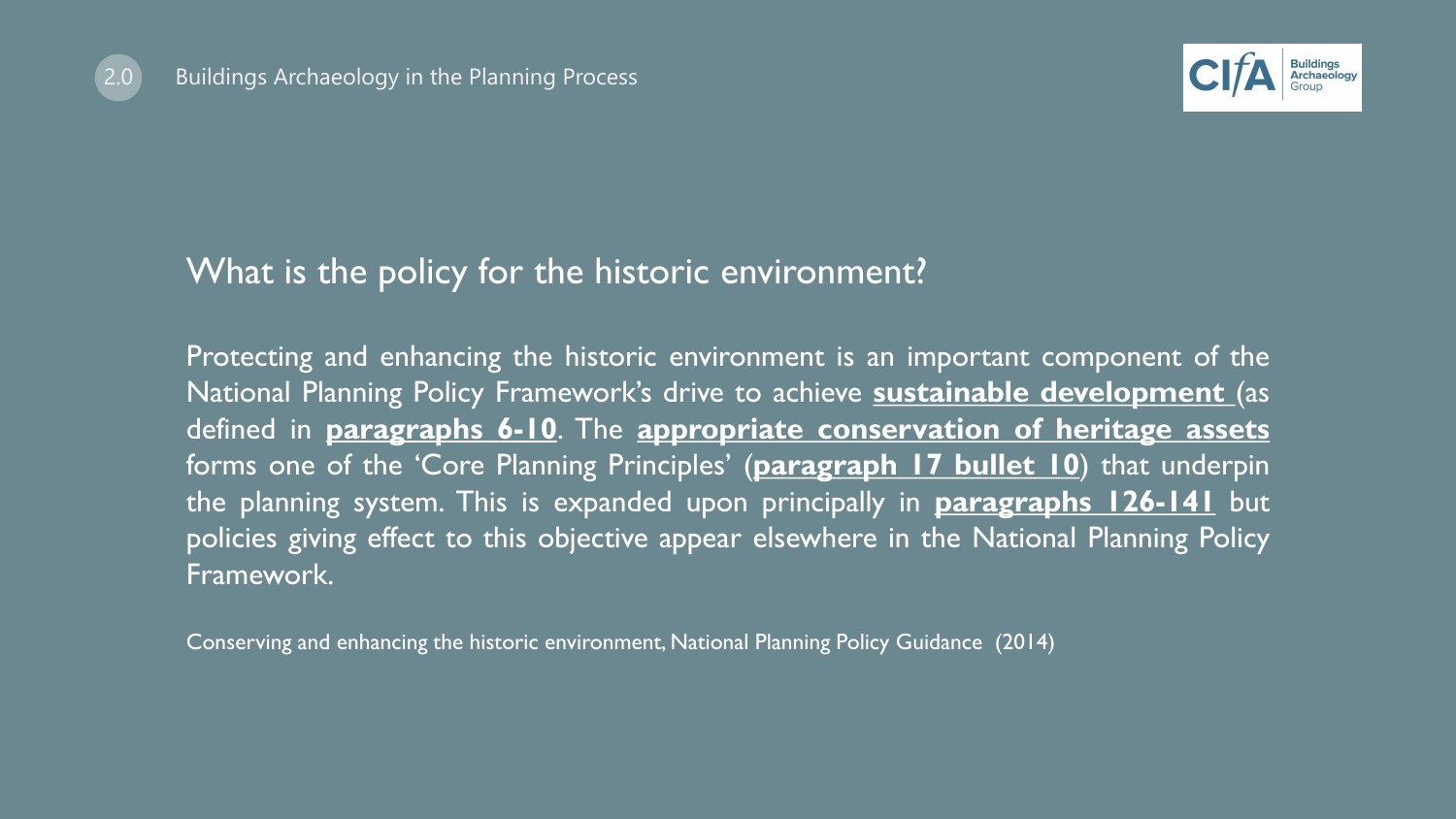



## National Planning Policy

**The National Planning Policy Framework (2012)** sets out twelve core land-use planning principles which should underpin both plan-making and decision-taking

One of these (**Section 12**) addresses **heritage assets** and directs that they are conserved in a manner appropriate to their **significance** so that they can be enjoyed by future generations.

Heritage asset defined

"A building, monument, site, place, area or landscape identified as having **a degree of significance** meriting consideration in planning decisions, **because of its heritage interest**. Heritage asset includes designated heritage assets and **assets identified by the local planning authority (including local listing)."**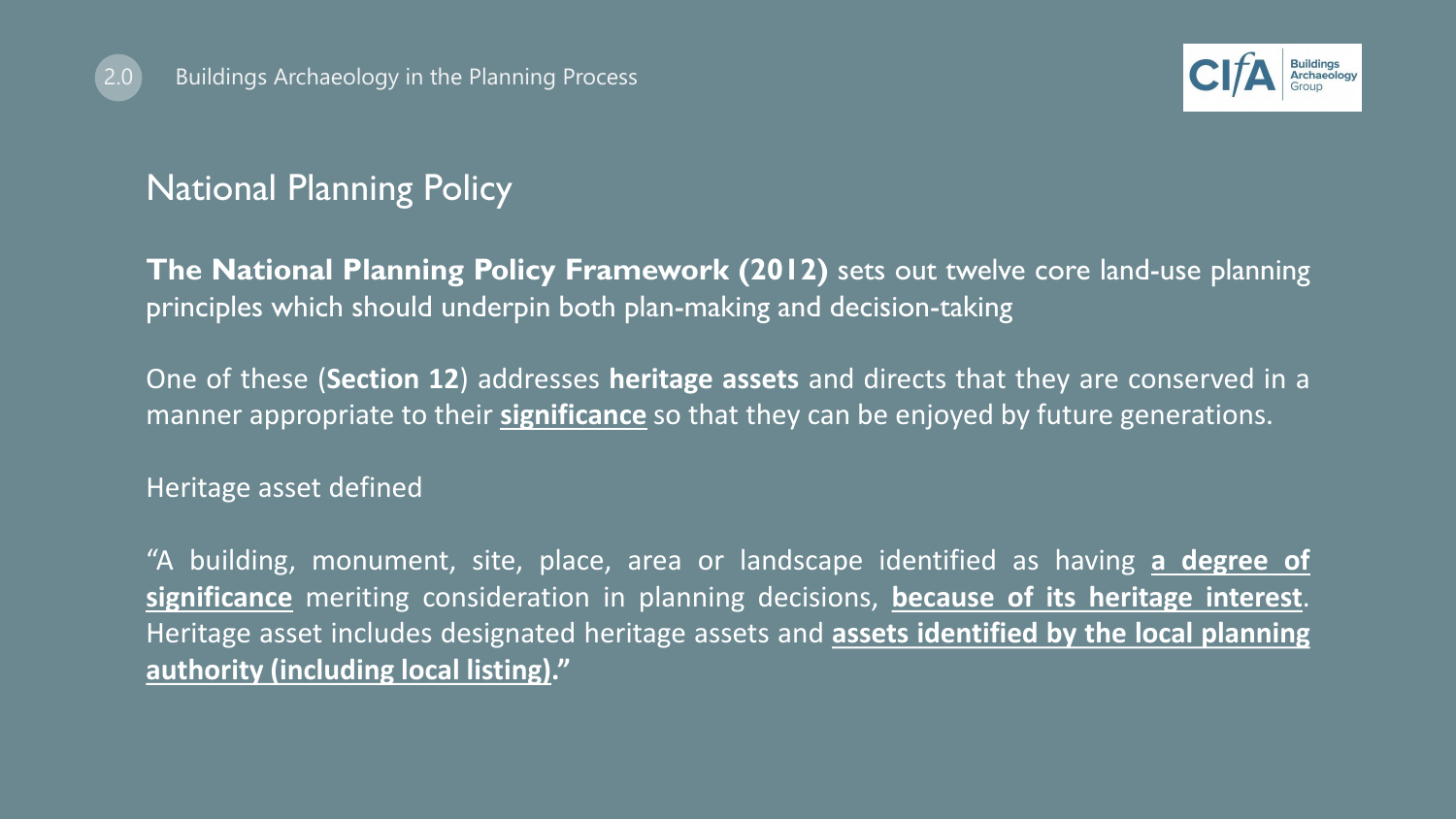



## National Planning Policy

#### A listed building is a designated heritage asset

A conservation area is a designated heritage asset

A heritage asset identified by the local planning authority, sometimes through inclusion on a Local List or in a Conservation Area Appraisal but not always, is considered a non-designated heritage asset in this policy context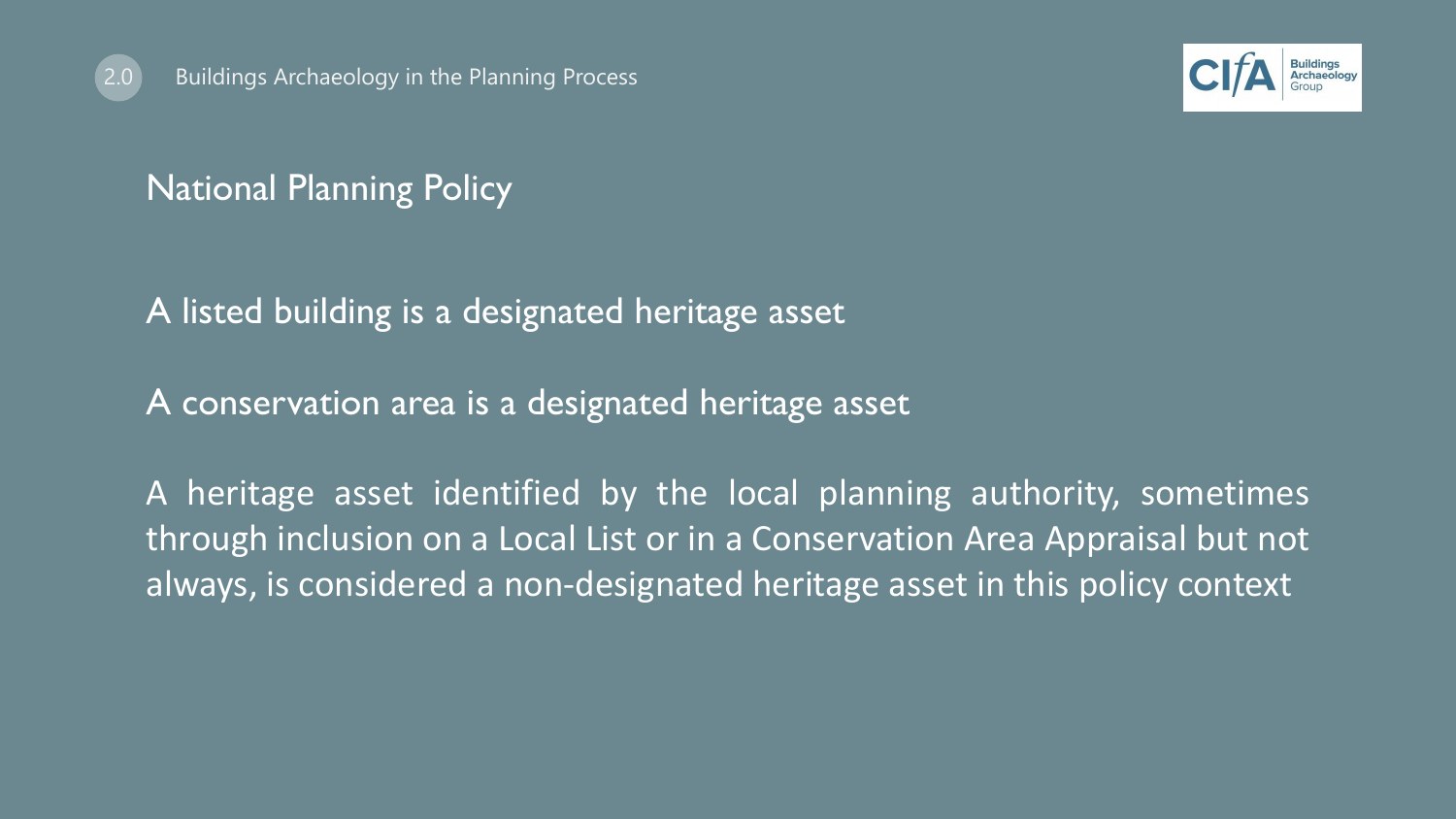



## What is a Conservation Area?

## An area "of special architectural or historic interest, the character or appearance of which it is desirable to preserve or enhance"

S69(1)(a) Planning (Listed Building and Conservation Areas) Act 1990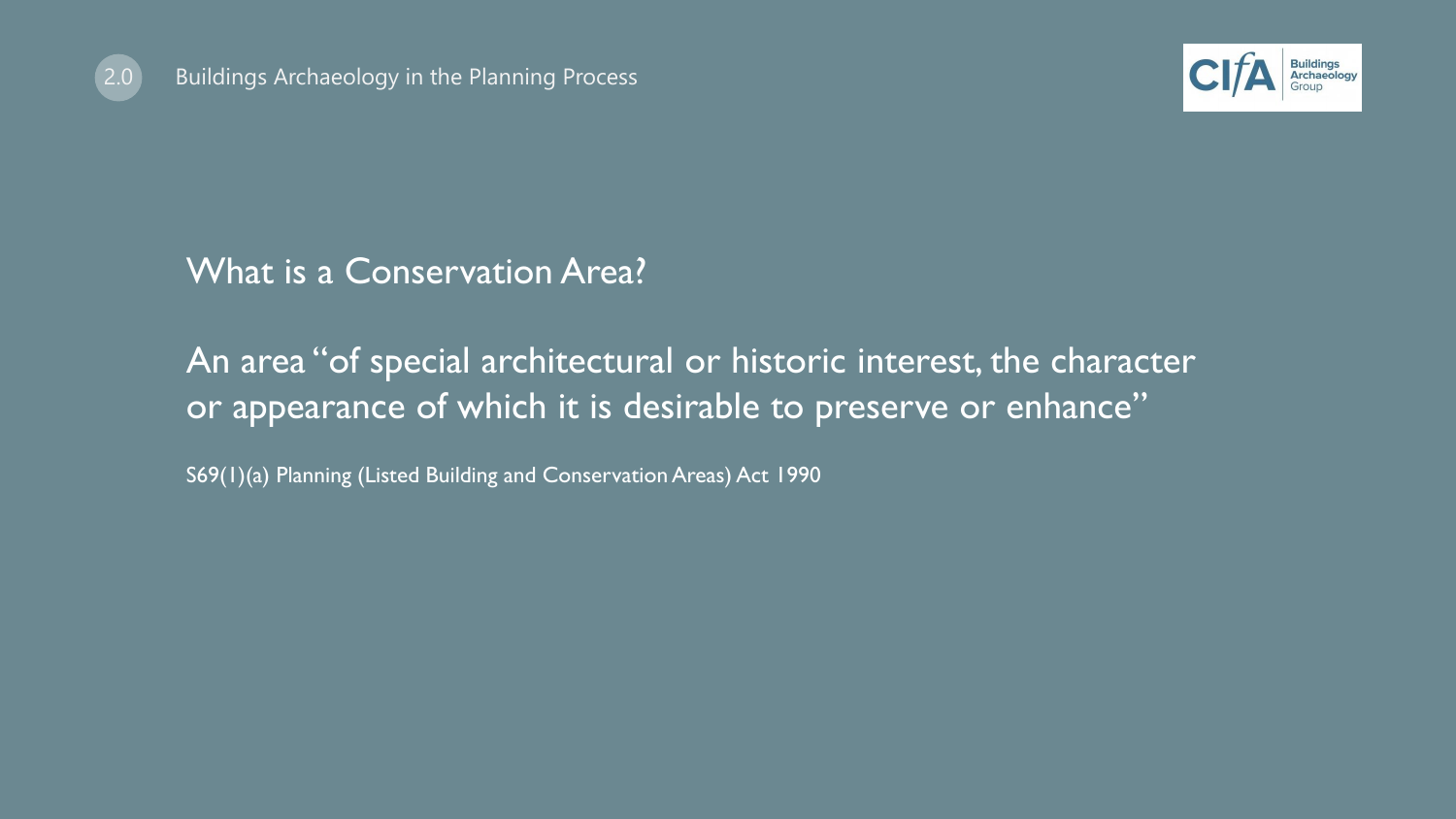



Conservation defined

Conservation is "the process of **maintaining and managing change** to a heritage asset in a way that sustains and where appropriate enhances its **significance**"

Annex 2: Glossary, National Planning Policy Framework (2012)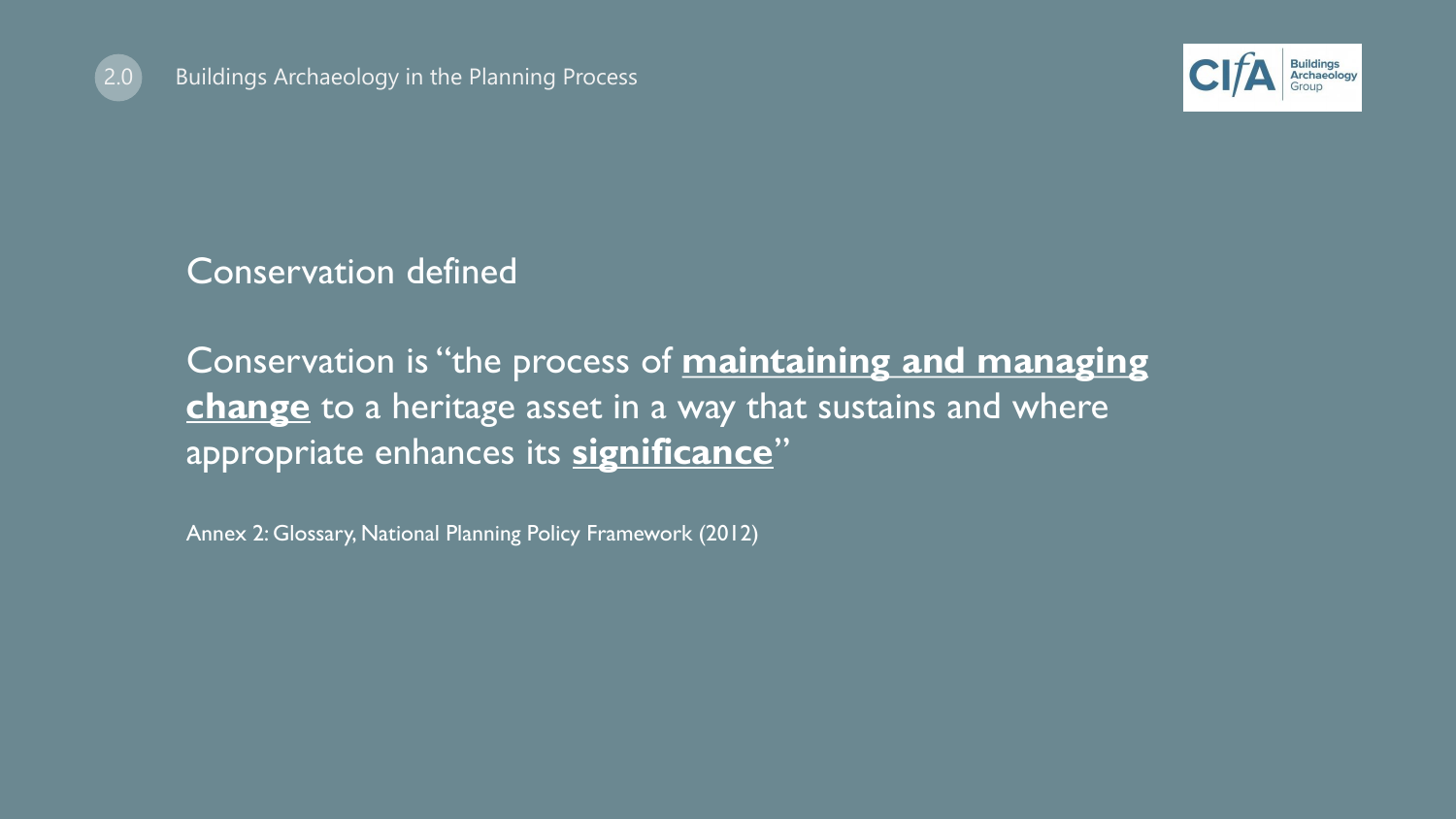



Significance defined

"The value of a heritage asset to this and future generations because of its heritage interest. That interest may be archaeological, architectural, artistic or historic. Significance derives not only from a heritage asset's physical presence, but also from its setting."

Annex 2: Glossary, National Planning Policy Framework (2012)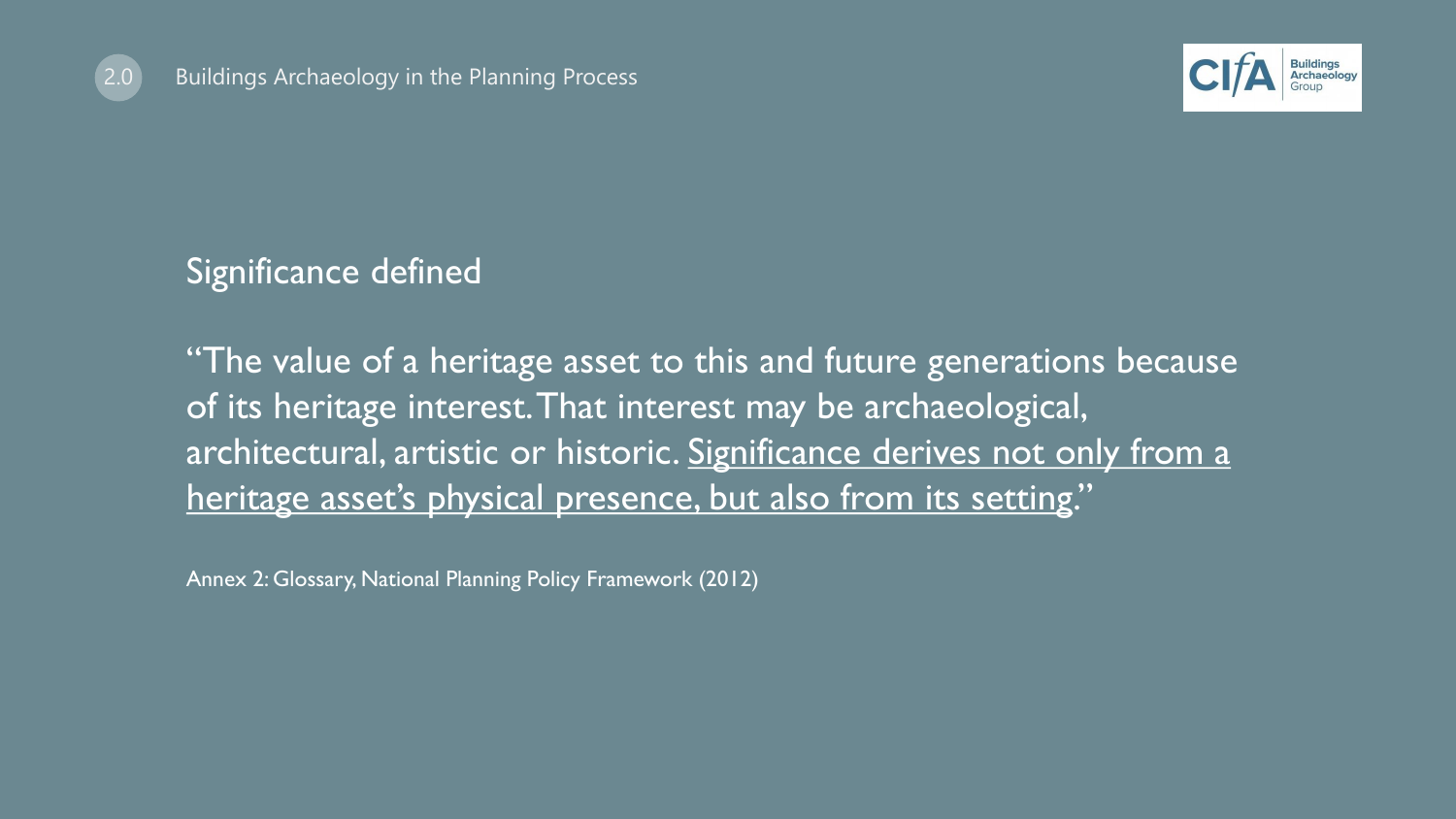



### Setting defined

"The surroundings in which a heritage asset is experienced. Its extent is not fixed and may change as the asset and its surroundings evolve. Elements of a setting may make a positive or negative contribution to the significance of an asset, may affect the ability to appreciate that significance or may be neutral."

Annex 2: Glossary, National Planning Policy Framework (2012)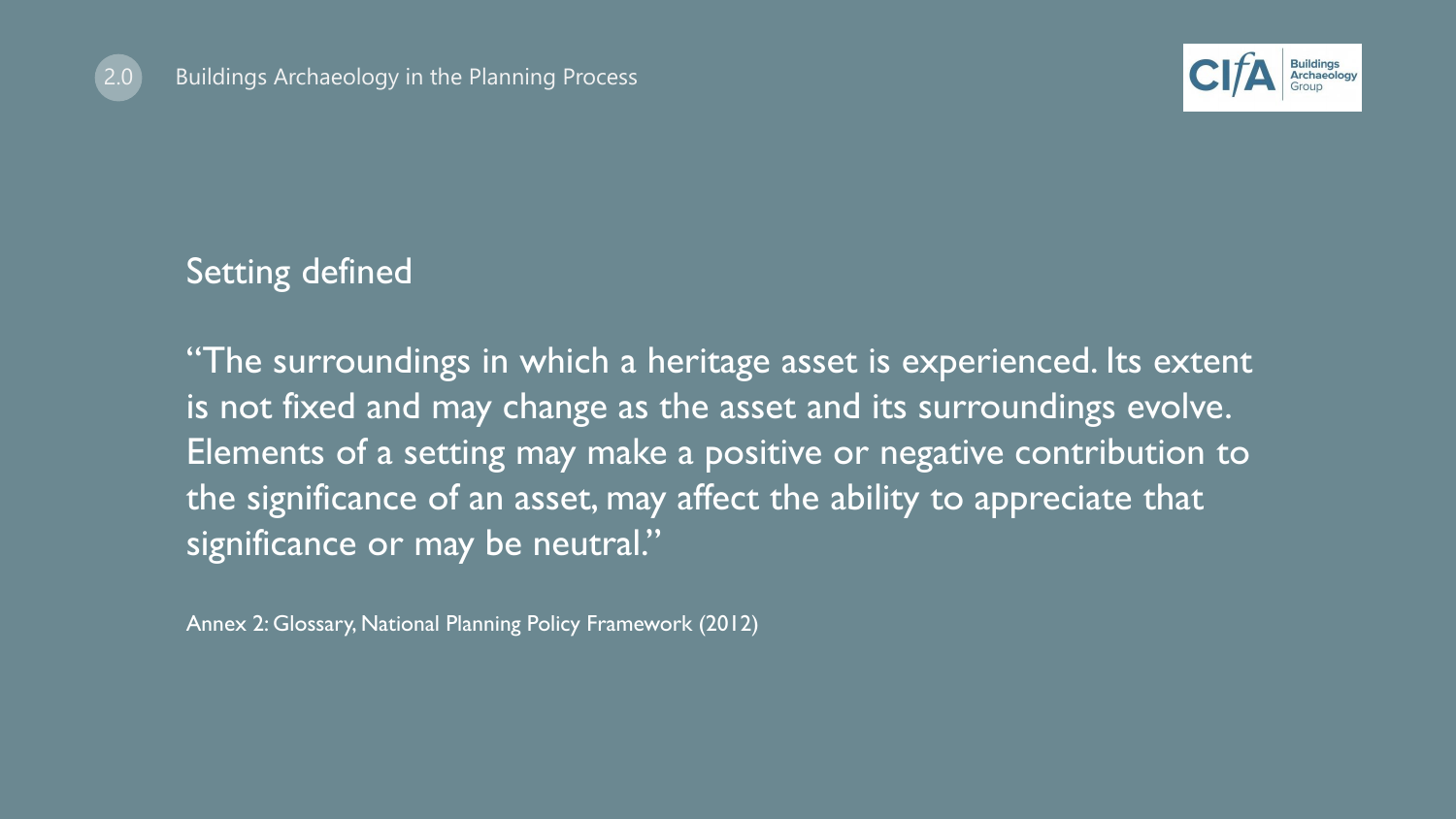



Heritage Statements

Statements of Significance

Historic Environment Reports

Historic Environment Desk-Based Assessments

Historic Building Recording Reports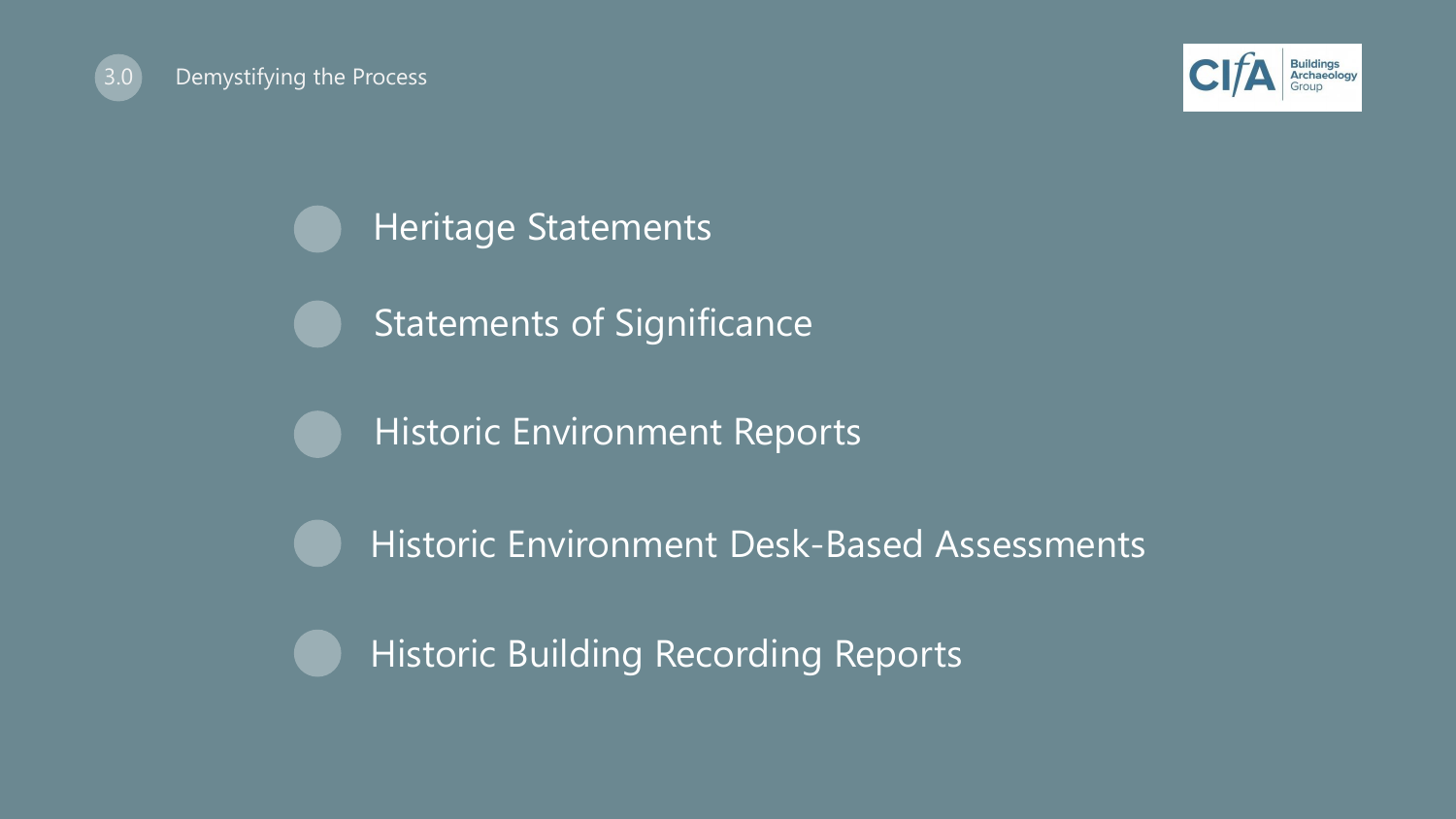



## Guidance - Chartered Institute for Archaeologists

The overarching CI*f*A Standard and guidance for the Stewardship of the historic environment amplifies the stewardship responsibilities that all members of the Institute owe to the historic environment under the Code of Conduct

- Standard and guidance for commissioning work on, or providing consultancy advice on, archaeology and the historic environment (2014)
- Standard and guidance for the archaeological investigation and recording of standing buildings or structures (2014)
- Standard and guidance for the creation, compilation, transfer and deposition of archaeological archives (2014)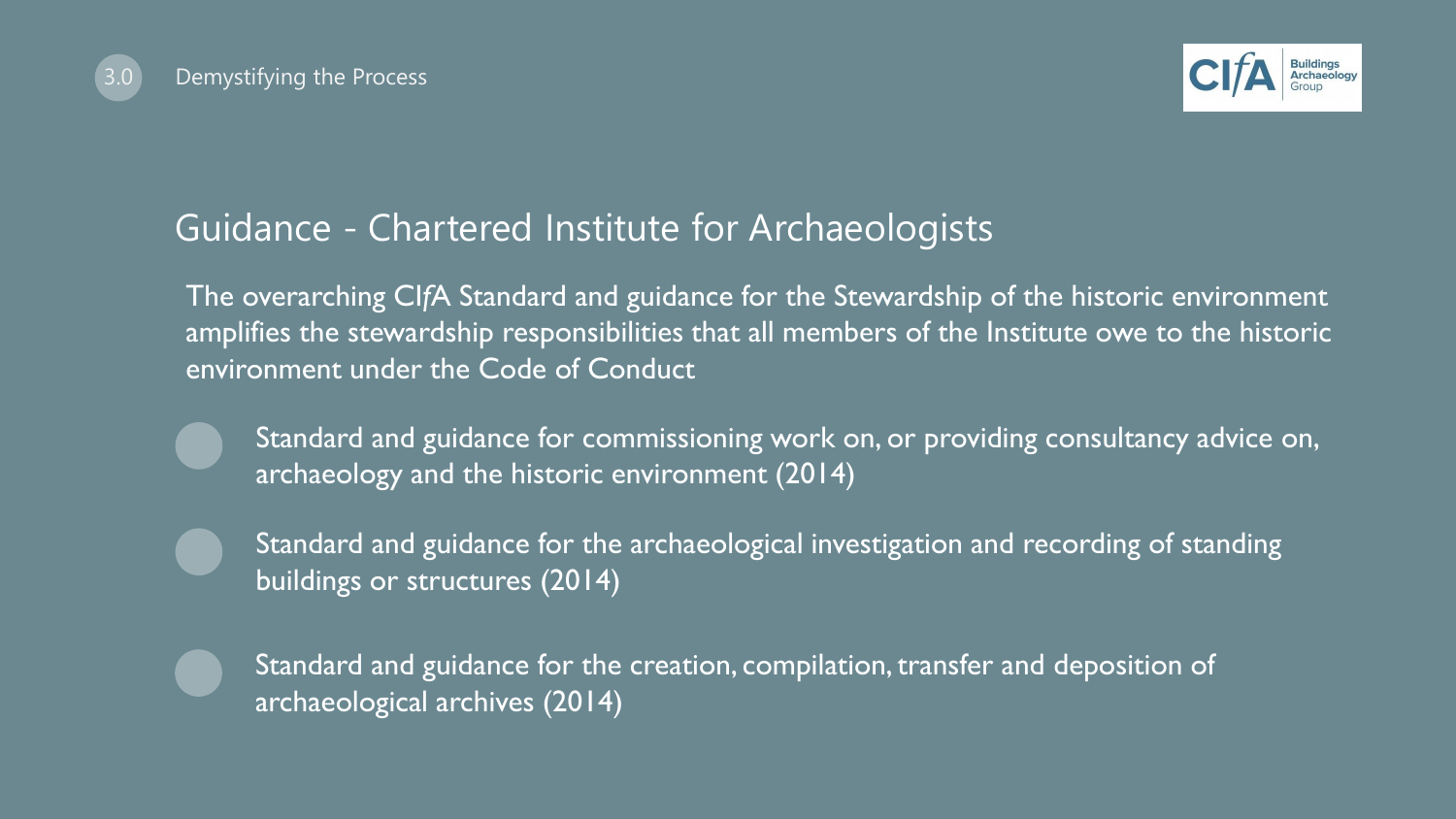



#### An Advisor must:

- (b) give advice based on a sound understanding of the heritage issues and, through the provision of advice, seek to manage change within the historic environment, reconciling wherever possible the need to conserve and enhance significance with the needs of their clients
- (c) ensure that any investigation has a defined research objective, complies with the appropriate CI*f*A Standards and guidance and is conducted in a way to optimise a research output proportionate to the nature and results of the investigation

#### An Advisor should:

(a) ensure that their advice regarding the scope of any assessment of archaeological or cultural heritage significance complies with the relevant CI*f*A Standard and Guidance, and is sufficient to ensure as full an understanding as is reasonably possible of the potential impact of change on the asset's significance.This should include consideration of all aspects of the historic environment, be proportionate to both the significance of the asset(s) and the potential impact of the proposal on them, and be clearly explained and reasoned

Procedures (3.1) Standard and guidance for commissioning work or providing consultancy advice on archaeology and the historic environment, Chartered Institute for Archaeologists (2014)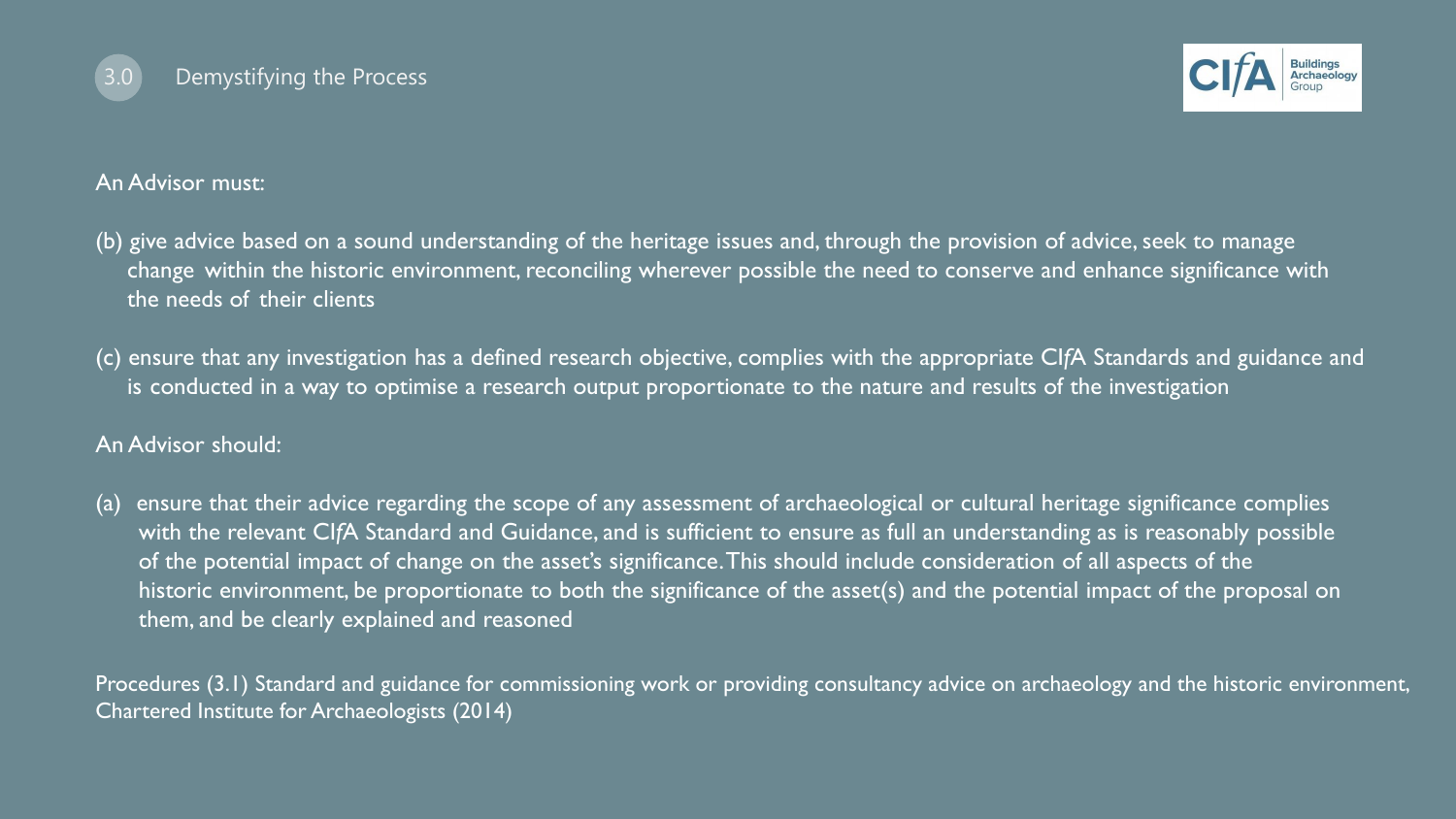



## Advice should be clear, compliant, impartial, informed and robust, and should be proportionate to a thoroughly researched and clearly reasoned assessment of the known or potential **significance** of the heritage assets concerned

Standard and guidance for commissioning work or providing consultancy advice on archaeology and the historic environment, Chartered Institute for Archaeologists (2014)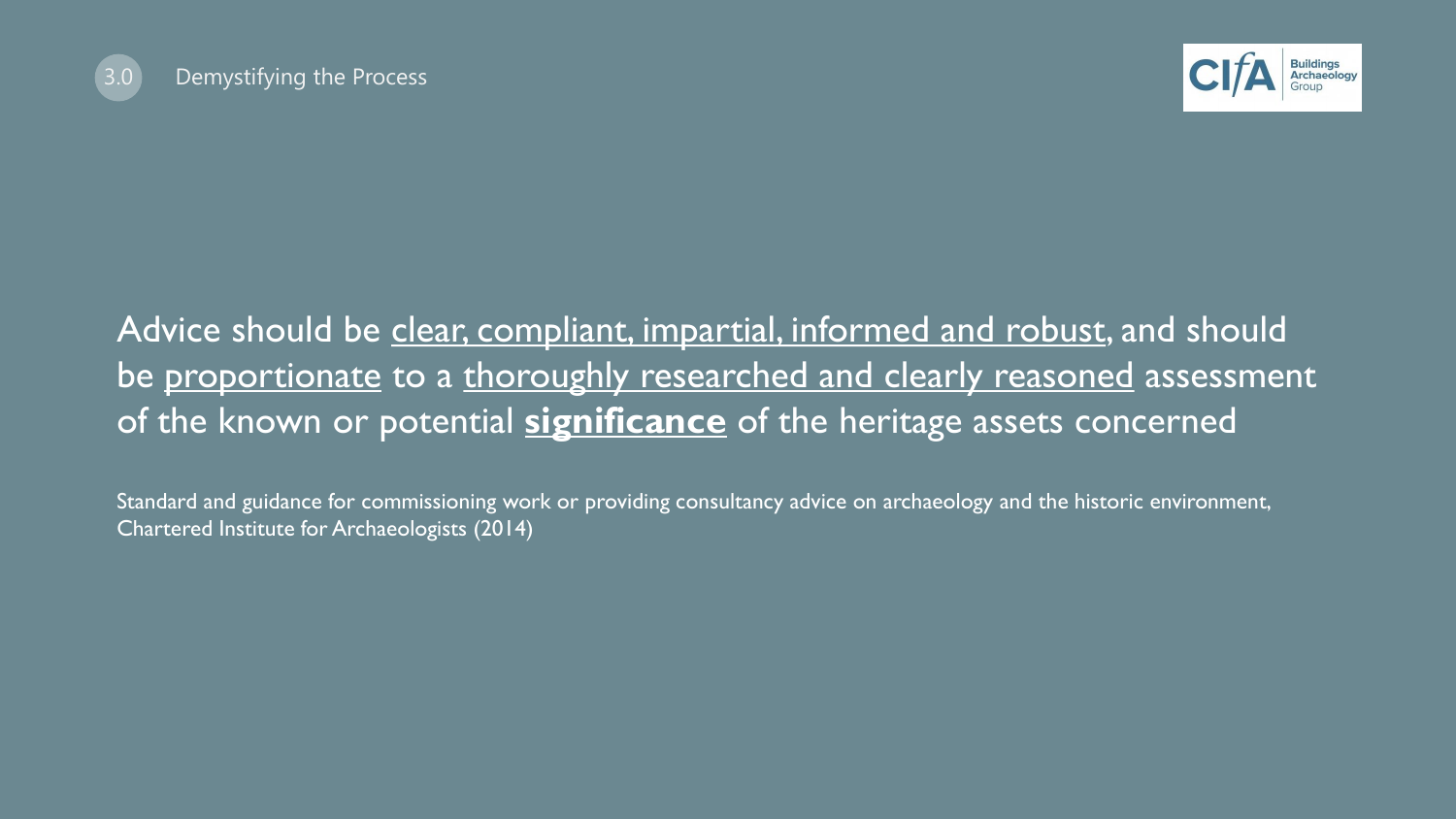



# **Significance, Impact and Level of Harm, Is it Justified?**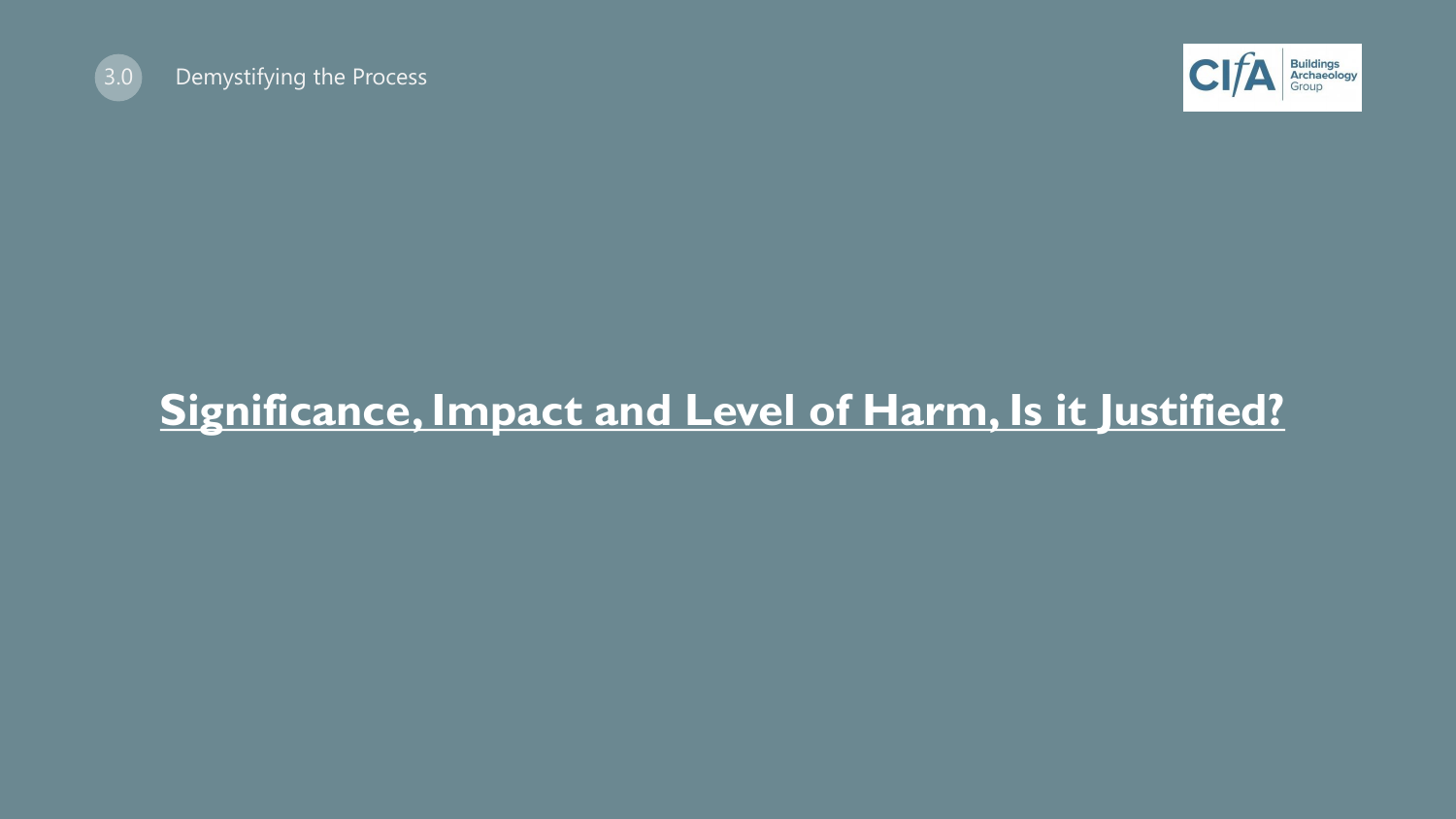

# **Suggested Sections for Inclusion In A Report**

- Introduction
- Background and Historical Development
- Building Description
- Assessment of Significance
- Legislative and Policy Context
- Assessment of the Proposed Works and their Impact
- Sources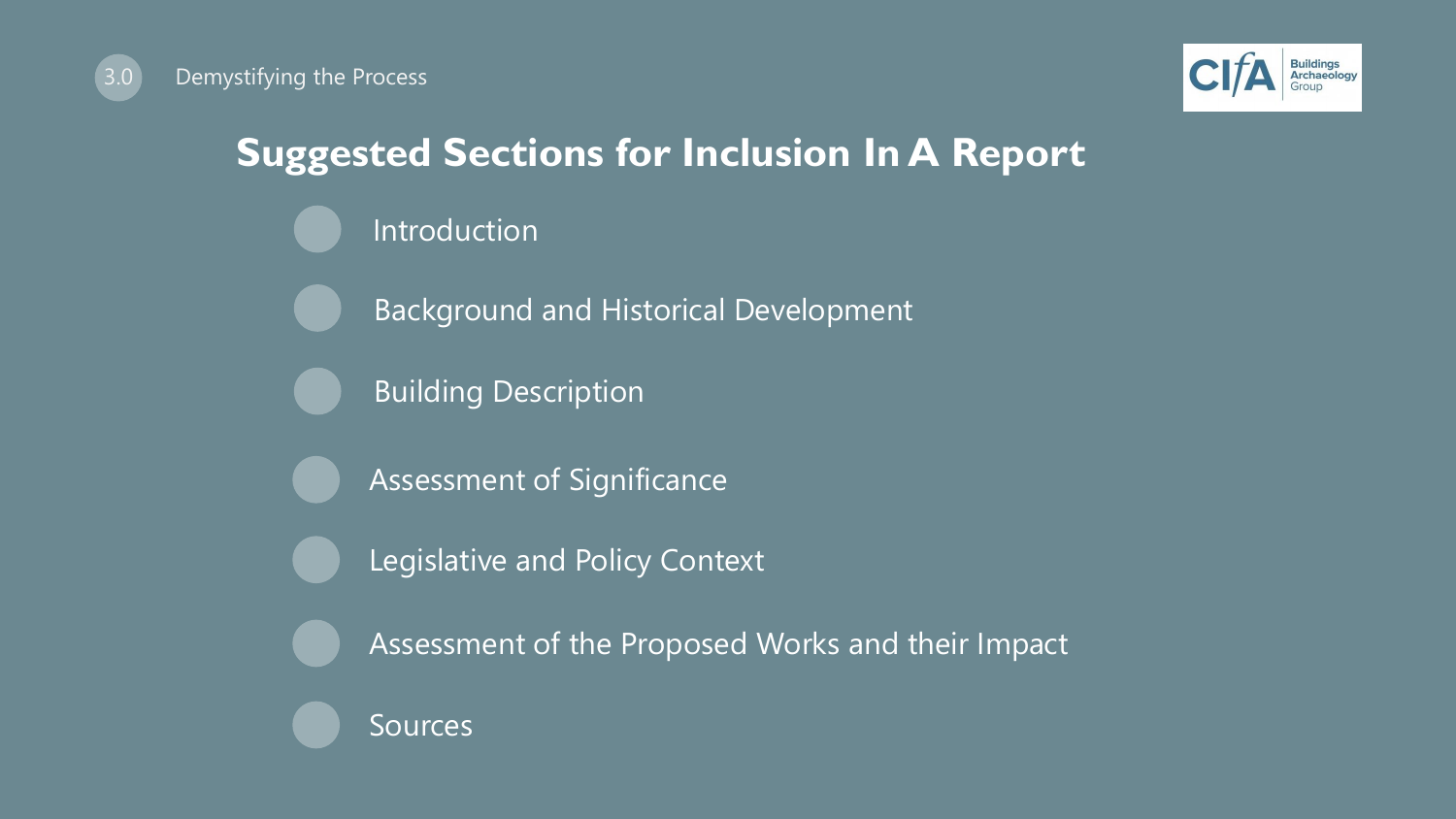



Historic England in **Conservation Principles, Policies and Guidance (2008)** identify four principal heritage values - which might be taken into account when assessing the significance of heritage assets, whether they are statutorily listed or not. The National Policy Planning Framework ("NPPF") (2012) suggests that for planning purposes, the significance of heritage assets should be assessed under the headings of archaeological, architectural, artistic or historic which are essentially the same as the Historic England values

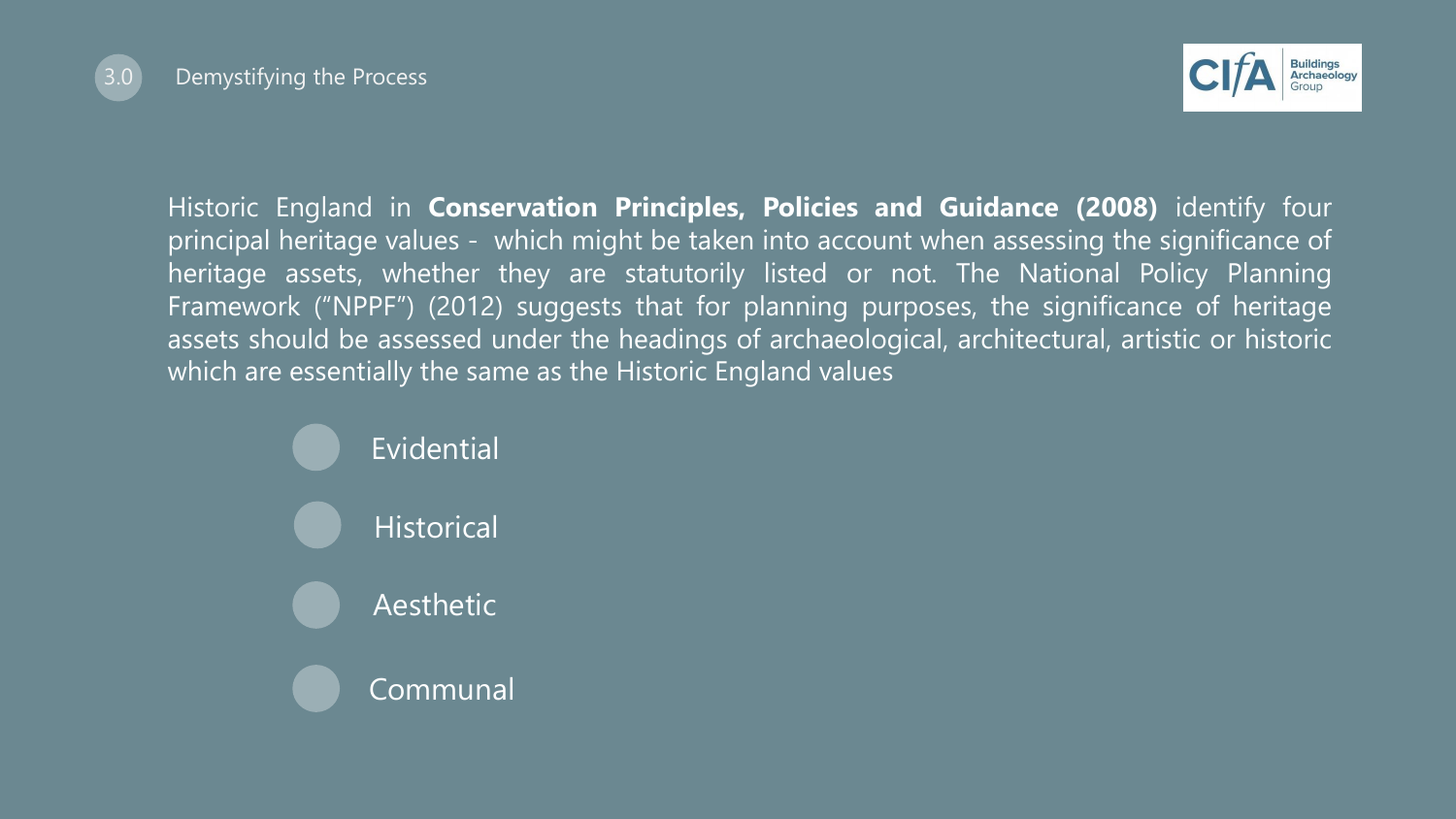

# Understanding **Historic Buildings**

A Guide to Good Recording Practice



| Circumstance                                                                                                                                           | Principal need                                                                                                                                                                                                                                                                                        | Level of record                                                                                                                                                                                     | Form of record                                                                                                                                                                                                                                                                                                 |
|--------------------------------------------------------------------------------------------------------------------------------------------------------|-------------------------------------------------------------------------------------------------------------------------------------------------------------------------------------------------------------------------------------------------------------------------------------------------------|-----------------------------------------------------------------------------------------------------------------------------------------------------------------------------------------------------|----------------------------------------------------------------------------------------------------------------------------------------------------------------------------------------------------------------------------------------------------------------------------------------------------------------|
| Strategic<br>heritage planning<br>at national.<br>regional or local<br>level; studies<br>of landscapes,<br>building types,<br>areas and<br>settlements | Information on the distribution, survival,<br>variation and significance of building<br>populations, defined geographically,<br>typologically or chronologically.<br>Understanding of their evolution,<br>to underpin heritage management<br>decisions and as a contribution to<br>academic knowledge | Typically Level 1 or<br>2. Building-specific<br>information may be<br>highly selective or<br>variable in level                                                                                      | May make extensive use<br>of external photography,<br>supplemented by written accounts<br>of individual buildings and/or<br>synthetic text. Drawn element<br>may be omitted, simplified,<br>limited to maps or restricted to<br>key examples.                                                                  |
| Management<br>planning<br>for property<br>portfolios, and<br>for individual<br>buildings or sites                                                      | Baseline information on the nature<br>and significance of buildings, providing<br>a foundation for long-term decision-<br>making, and identifying where further<br>knowledge is required                                                                                                              | For portfolios, a Level 2<br>or 3 record, which may<br>vary with the perceived<br>significance of the<br>building; for single<br>buildings or sites, the<br>level may be 3 or 4                     | Measured drawings may form an<br>important component, meeting a<br>range of non-historical as well as<br>historical needs. Where buildings<br>form a tight geographical group,<br>or belong to an historic estate,<br>more extensive documentary<br>research may be practicable.                               |
| Proposed<br>alterations to<br>a significant<br>building                                                                                                | Understanding of the fabric at risk within<br>the context of the building as a whole.<br>and an assessment of its significance.<br>This allows proposals to be formulated<br>and evaluated, and loss minimised.<br>Also a record of what is to be lost.<br>where significant.                         | Level 2 to 4 depending<br>on the significance of<br>the fabric at risk, and<br>the complexity and<br>current understanding<br>of the building as a<br>whole and of the class<br>to which it belongs | An account of the building<br>(summary for minor alterations,)<br>more detailed for major<br>intervention), with detailed<br>discussion of affected areas.<br>Measured drawings are more<br>likely to be required for<br>major alterations.                                                                    |
| Extensive repairs<br>or alterations<br>to a significant<br>building with<br>complex fabric<br>evidence                                                 | Detailed information on the nature and<br>development of the building's fabric.<br>in the context of an overview of its<br>significance, and of the significance<br>of its parts                                                                                                                      | Level 3 or 4                                                                                                                                                                                        | The drawn record may be more<br>detailed than the norm, to inform<br>step-by-step decision-making.                                                                                                                                                                                                             |
| Catastrophic<br>damage to<br>a significant<br>building<br>(for example)<br>major fire)                                                                 | Understanding of the nature and<br>development of the building's fabric,<br>in the context of an overview of its<br>significance, and of the significance of<br>its various parts                                                                                                                     | Level 3 or 4, depending<br>on the significance of<br>the building, the extent<br>of loss and safety<br>considerations                                                                               | Attention will focus initially on<br>areas most vulnerable to loss<br>(debris, charred timber, water-<br>damaged plaster, etc), which may<br>be recorded in greater detail than<br>normal to assist reconstruction.                                                                                            |
| Dismantling prior<br>to re-erection                                                                                                                    | Detailed understanding of the fabric of<br>the building, and of the craft processes<br>which shaped it                                                                                                                                                                                                | Level 3 or 4                                                                                                                                                                                        | The drawn and photographic<br>record is likely to be extensive,<br>and will be carried out both prior<br>to, and during, dismantling.<br>The process of reconstruction,<br>including any departure<br>from traditional practices<br>and materials, may also be<br>documented.                                  |
| Proposed<br>demolition                                                                                                                                 | Assessment of the significance of the<br>building and a record of what is to<br>be lost                                                                                                                                                                                                               | Level 2 to 4, depending<br>on the significance<br>of the building. The<br>level will be higher<br>than for buildings<br>of comparable<br>significance which are<br>not similarly at risk            | In special circumstances, and<br>where resources permit, it may<br>be appropriate to undertake<br>additional recording (including<br>the application of excavation-<br>derived 'finds' techniques) during<br>dismantling, or to elucidate the<br>context or earlier history of the<br>site through excavation. |

Table 1: Appropriate levels of record

https://historicengland.org.uk/images-books/publications/understanding-historic-buildings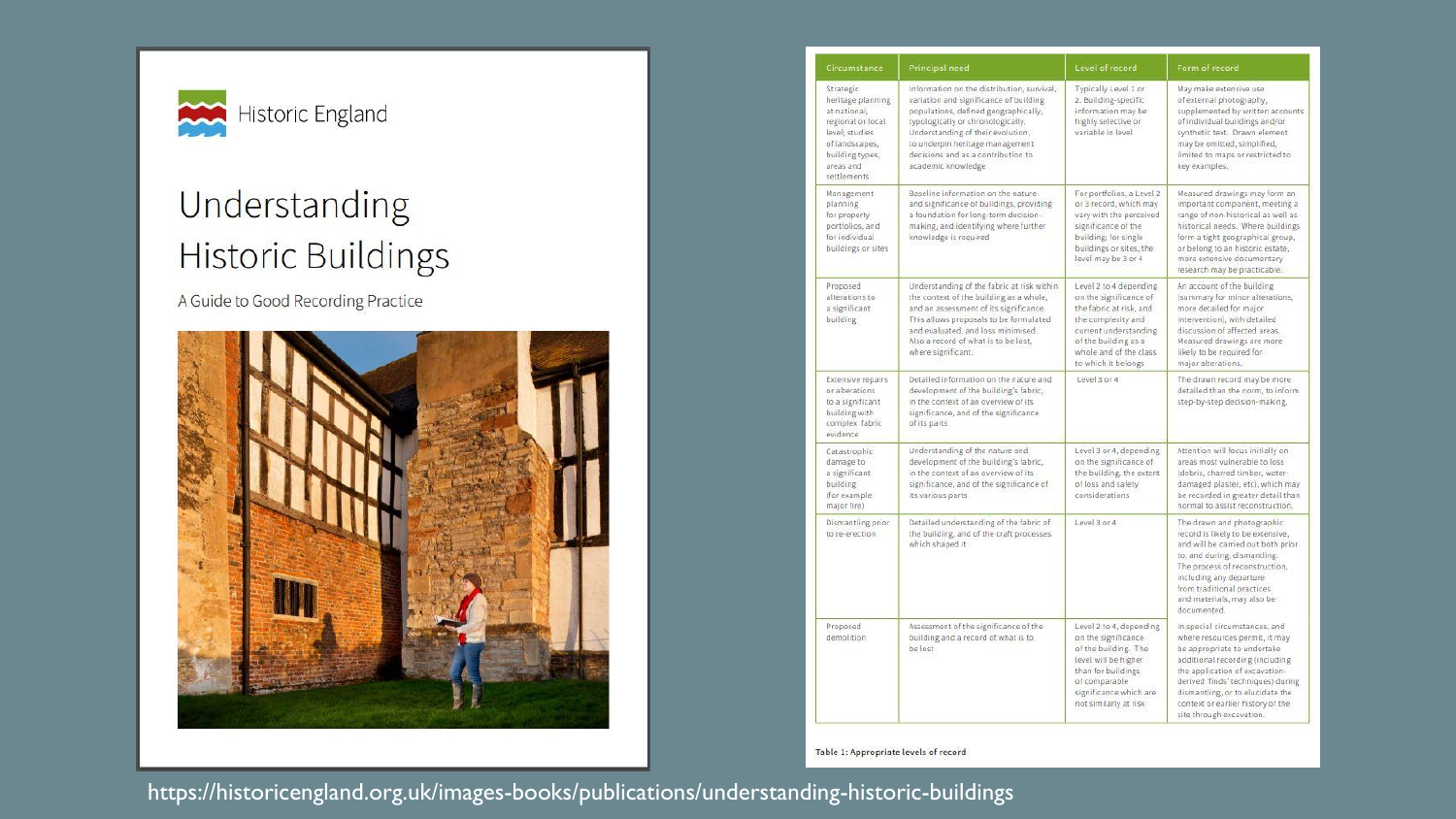

#### 3.0 Demystifying the Process

#### Historic England's Recording Levels

**Level 1 is essentially a basic visual record**, supplemented by the minimum of information needed to identify the building's location, age and type. This is the simplest record, and it will not normally be an end in itself, but will be contributory to a wider study. Typically it will be undertaken when the objective is to gather basic information about a large number of buildings – for statistical sampling, for area assessments to identify buildings for planning purposes, and whenever resources are limited and much ground has to be covered in a short time. It may also serve to identify buildings requiring more detailed attention at a later date.

**Level 2. This is a descriptive record**, made in similar circumstances to Level | but when more information is needed. It may be made of a building which is judged not to require a more detailed record, or it may serve to gather data for a wider project. Both the exterior and interior of the building will be seen, described and photographed.The examination of the building will produce an analysis of its development and use and the record will include the conclusions reached, but it will not discuss in detail the evidence on which this analysis is based.

**Level 3 is an analytical record**, and will comprise an introductory description followed by a systematic account of the building's origins, development and use. The record will include an account of the evidence on which the analysis has been based, allowing the validity of the record to be re-examined in detail. It will also include all drawn and photographic records that may be required to illustrate the building's appearance and structure and to support an historical analysis.

**Level 4 provides a comprehensive analytical record** and is appropriate for buildings of special importance. Whereas the analysis and interpretation employed at Level 3 will clarify the building's history so far as it may be deduced from the structure itself, the record at Level 4 will draw on the full range of other sources of information about the building and discuss its significance in terms of architectural, social, regional or economic history. The range of drawings may also be greater than at other levels.